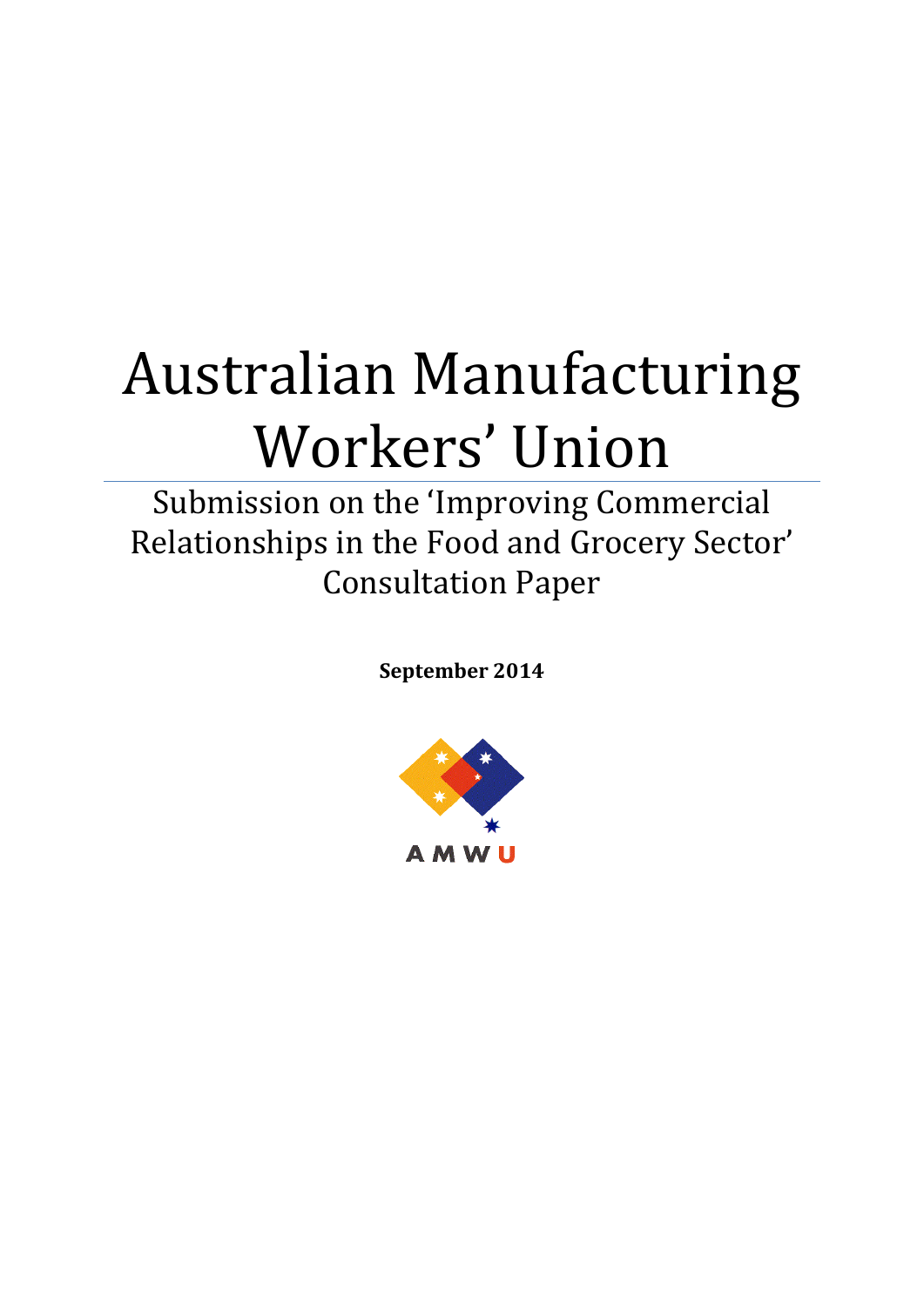#### INTRODUCTION

The Australian Manufacturing Workers' Union (AMWU) represents workers across major sectors of the Australian economy. AMWU members are primarily based in the manufacturing industries in particular metal, vehicle and food manufacturing, but also in the industries of mining, building and construction, printing and graphic arts, repair and maintenance, laboratory and technical services. We have large numbers of members employed in the processed food sector, particularly in the factories of SPC Ardmona, Simplot, McCain, Nestle, Campbell's, Heinz and Mondelez (Cadbury/Kraft).

We welcome the opportunity to make submissions regarding the Food and Grocery Code of Conduct ('the Code') and to raise a number of issues regarding the proposed changes to the regulation of commercial relationships in the food and grocery sector – an issue which is of central concern to our members. This area of regulation has important implications for the future of the food processing industry in Australia and hence the work and livelihoods of our members, their families and communities.

### BACKGROUND TO THIS SUBMISSION

The food processing industry in Australia is in crisis. Like much of the manufacturing sector in this country it is suffering from a confluence of factors that are putting pressure on our local processors to remain competitive. The food industry faces particular issues given the low cost of imports, the historically high Australian dollar and the disparity in international food safety standards. Downsizing and closures are increasingly occurring in the industry and the loss of employment is having a devastating effect, particularly on regional communities.

Food processing in Australia employs more than 180,000 people directly – more than any other manufacturing industry. Employment in this sector, unlike other areas of manufacturing, is concentrated in regional areas, especially major horticultural centres such as the Goulburn Valley and the Murrumbidgee Basin, where alternative work is much harder to find. Cities like Shepparton in Victoria have built a large part of their infrastructure and services – including construction, retail and business services - on the assumption of the ongoing presence of the food processing facilities and the pay packets they contributes to the community. It is not an exaggeration to say that food processing is integral to many regional communities and pressures on the industry have a significant flow-on effects to the entire community.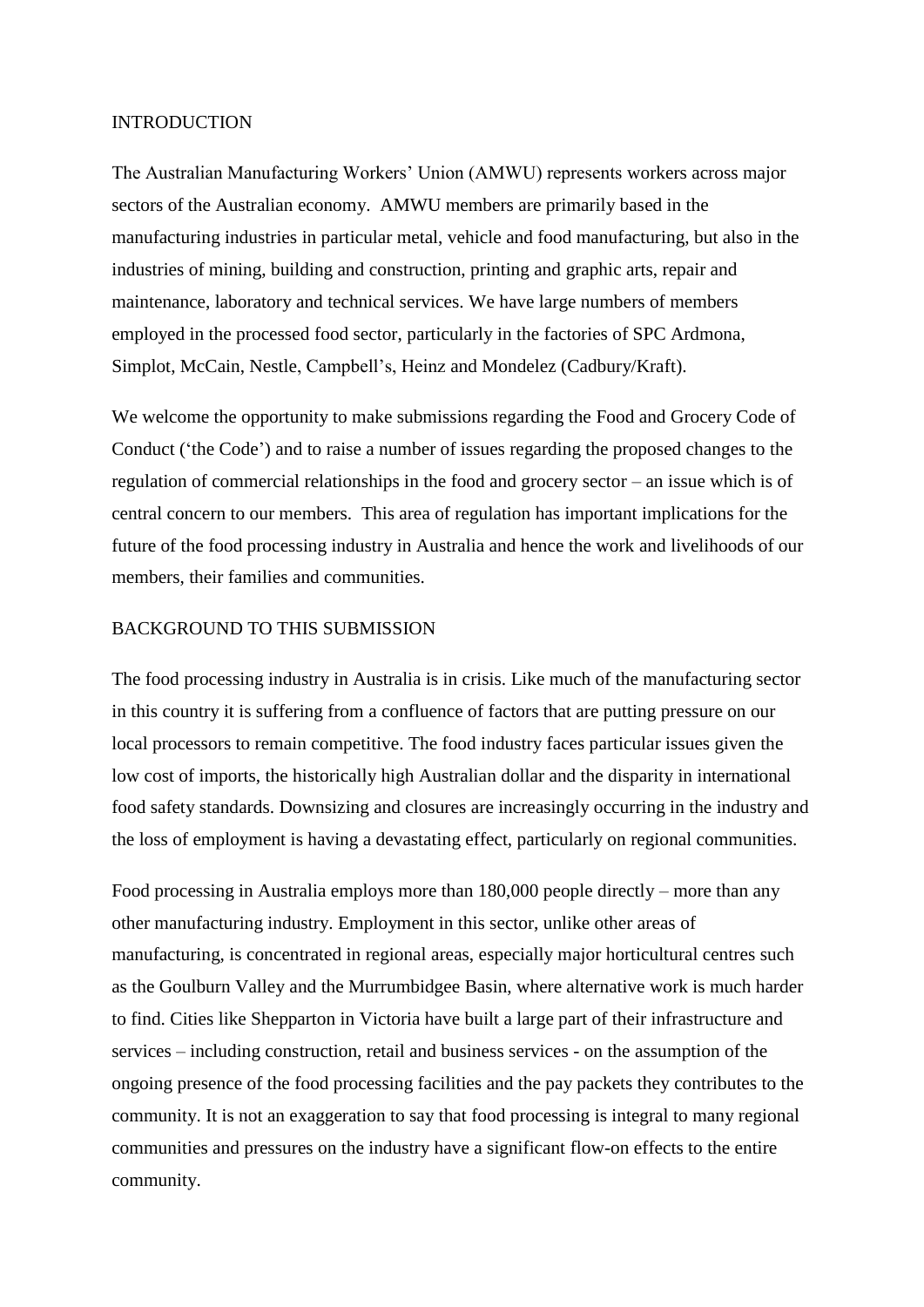As has been detailed extensively in our submissions to previous government inquiries on this subject,<sup>1</sup> the AMWU has consistently urged the government to address the concerns raised by suppliers across the grocery supply sector about the conduct of the major grocery retailers (MGRs) – specifically, Coles and Woolworths. The market power of the "duopoly" means they are able to set prices and dictate contractual terms to suppliers. The so-called "price wars" between the two MGRs have seen many suppliers exit the market due to margin pressures exerted by the retailers, who in many cases have moved to cheaper offshore suppliers for their private label brands.

The concerns outlined in Part A of this inquiry's consultation paper broadly reflect our understanding of the nature of the problems faced by large and small suppliers, many of whom employ our members. During enterprise bargaining negotiations and in consultations with us around redundancies or factory closures, employers in this industry regularly cite the pressure on their bottom line caused by the lack of equality of bargaining power in their relationships with the MGRs. Small businesses, which make up the majority of food processors, are especially vulnerable to this disparity.

Suppliers tell us they are often left with no choice but to accept unfavourable contract terms through fear of losing their contract with the MGRs, which in many cases is their sole or primary route to market. This fear is evidenced by the difficulty the ACCC had in its current investigation into retailer behavior in getting complainants to come forward prior to granting them anonymity.

Allegations which have been raised with us include many of those examples cited in the consultation paper and range from auctioning of shelf-space (known as "cliffing"), to the deduction of arbitrary costs for promotions or stock handling services, to the rescinding of contracts mid-term, to expensive and unexpected changes to product specifications, and the requirement to forego intellectual property rights.

1

<sup>&</sup>lt;sup>1</sup> See, e.g. AMWU's submissions to the National Food Plan.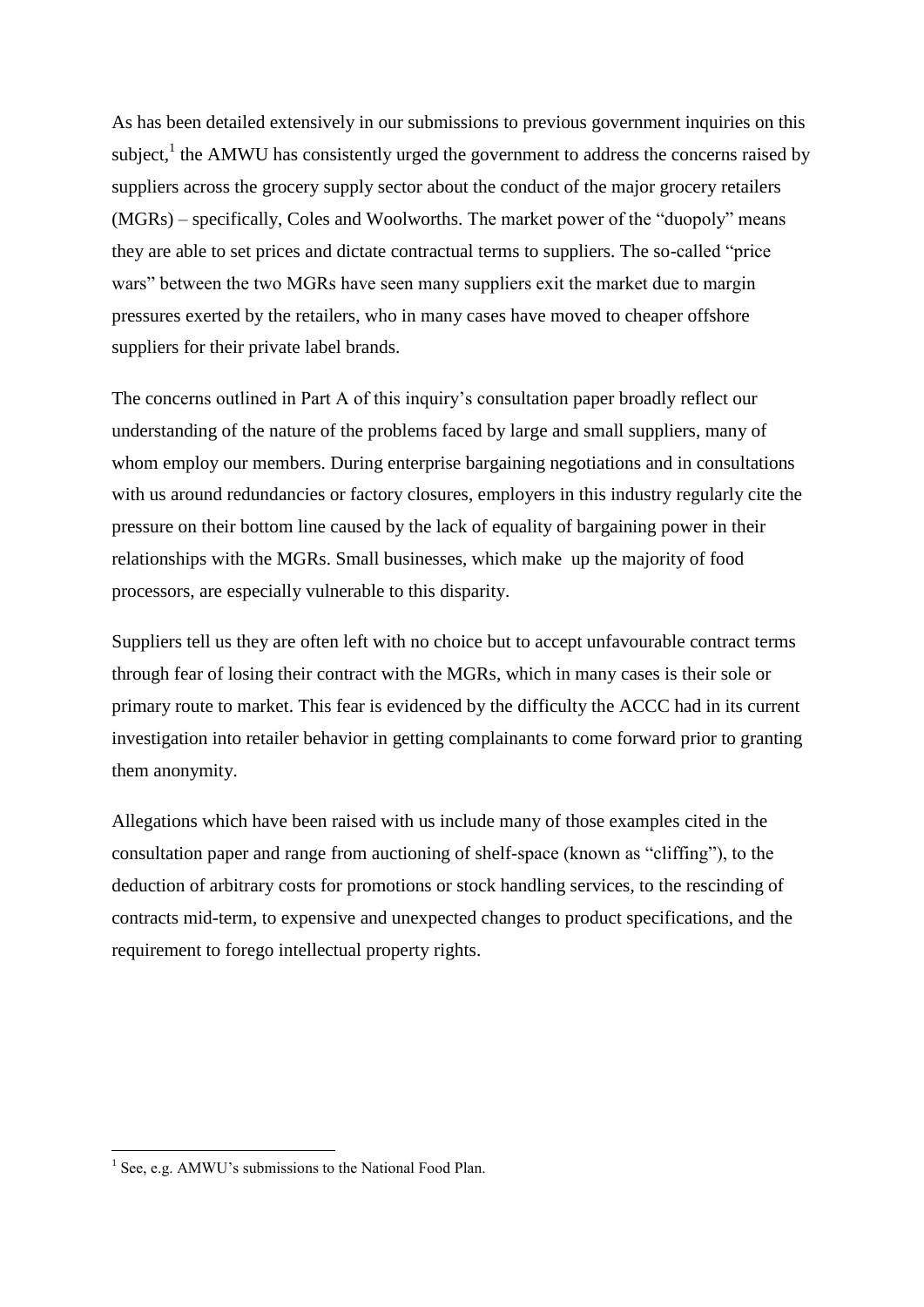The view from the industry has been clear for many years: "The reality is with two key customers there has become an inhospitable environment for grocery manufacturers… We've seen our margins squeezed as the pressure comes on."<sup>2</sup>

These problems with the duopoly are well-recognised, having been repeatedly established across various inquiries and investigations over many years. The time for action on this matter is long overdue. We are pleased that activities such as this inquiry and the ACCC investigation are finally bringing these issues to light. The dominance in the market place by these two MGRs has been for many years one of the major problems facing the food industry and we are pleased that action is finally being taken to address it.

We emphasise that this should not be seen as a cure for all the problems facing the industry. There are many other regulatory issues, such as country of origin labelling, biosecurity measures and lopsided trade arrangements which need to be addressed. While important, an industry code of conduct should not be seen as a standalone measure but should form part of a suite of policy improvements to assist the sector.

## POLICY OPTIONS: STATUS QUO, OPT-IN OR MANDATORY CODE

The existing Produce and Grocery Industry Code of Conduct is not widely recognised or understood in the industry, its terms are unenforceable and its voluntary nature allows participants to opt in and out at will. As the consultation paper states, the PGIC's administrative committee has not even met since 2011. For such a code to have any potential impact it would need to be mandatory and form part of the consumer and competition law framework, with breaches subject to prosecution.

As a general proposition we strongly support the introduction of a mandatory code as we believe that the "opt-in" component of the Code is highly problematic. While we consider it an important first step to have the Code prescribed under the Act, the voluntary nature of the Code weakens it considerably. As the consultation paper makes clear, several important retailers have already declined to sign up to the Code. These include Metcash, Costco and, perhaps most significantly, ALDI. ALDI now has 350 stores nationwide and between seven and fourteen per cent of the market, a proportion which is expected to almost double in the

**.** 

<sup>2</sup> Arthur Winkleblack, CFO and Executive Vice President, H.J. Heinz Co., quoted in *The Sydney Morning Herald*, 30 August 2011.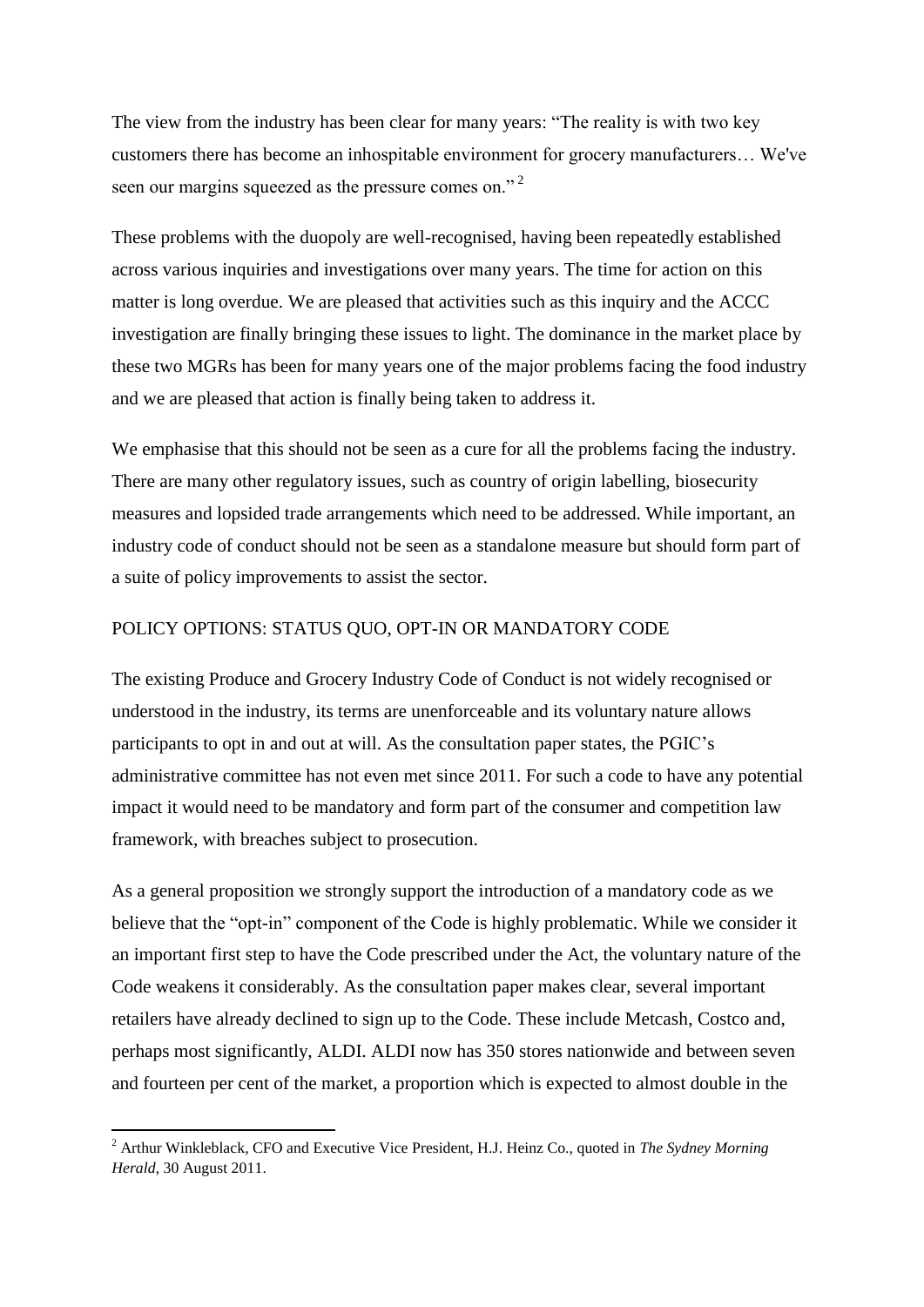next five years.<sup>3</sup> With another European-based multinational, Lidl, expected to enter the market as early as next year<sup>4</sup> it makes little sense to impose a regulatory burden on only some of the market players. We believe that as the market share of these foreign competitors grows it will reduce the incentive for Coles and Woolworths to participate in the Code when it imposes a regulatory burden that their competitors do not have to carry. Moreover, businesses who supply to the non-proponent firms will not have the same protections across all their supply relationships, thus undermining the primary purpose of the Code. The necessity to regulate the entire market is recognised in the UK where their Groceries Supply Code of Practice covers all eight major supermarket chains operating in the country.

We do not believe that the costs incurred through the introduction of a mandatory code are considerable in relative or absolute terms when taking into account the size and profitability of the companies concerned. In fact, the compliance activities cited in Attachment E are those which ought to be undertaken as standard practice in a major corporation who has an eye to corporate responsibility and risk management, and thus ought not to constitute any real additional burden. Moreover, they will theoretically be offset by the avoidance of legal costs from actions such as that underway in the Federal Court by the ACCC. The costs to the government would potentially also be reduced for similar reasons, namely the reduction in legal costs through the introduction of an alternative dispute resolution model.

## FEEDBACK ON THE TERMS OF THE CODE AS CURRENTLY DRAFTED

Whether mandatory or opt-in, we believe that the requirements of the Code as drafted go some way towards addressing the issues in the supply relationship. The level of detail and specificity of the prohibited conduct – conditional payments, promotional payments, intellectual property rights - shows a recognition of the problems faced by suppliers and in doing so provides the opportunity for real and targeted remedies to redress the power imbalance in their relationship with retailers.

However, we have a number of strong concerns with the Code as drafted which, if implemented, would render it potentially ineffective.

 $\overline{a}$ 

 $3$  The Age, August 15.

<sup>&</sup>lt;sup>4</sup> Food Magazine, 1 Aug.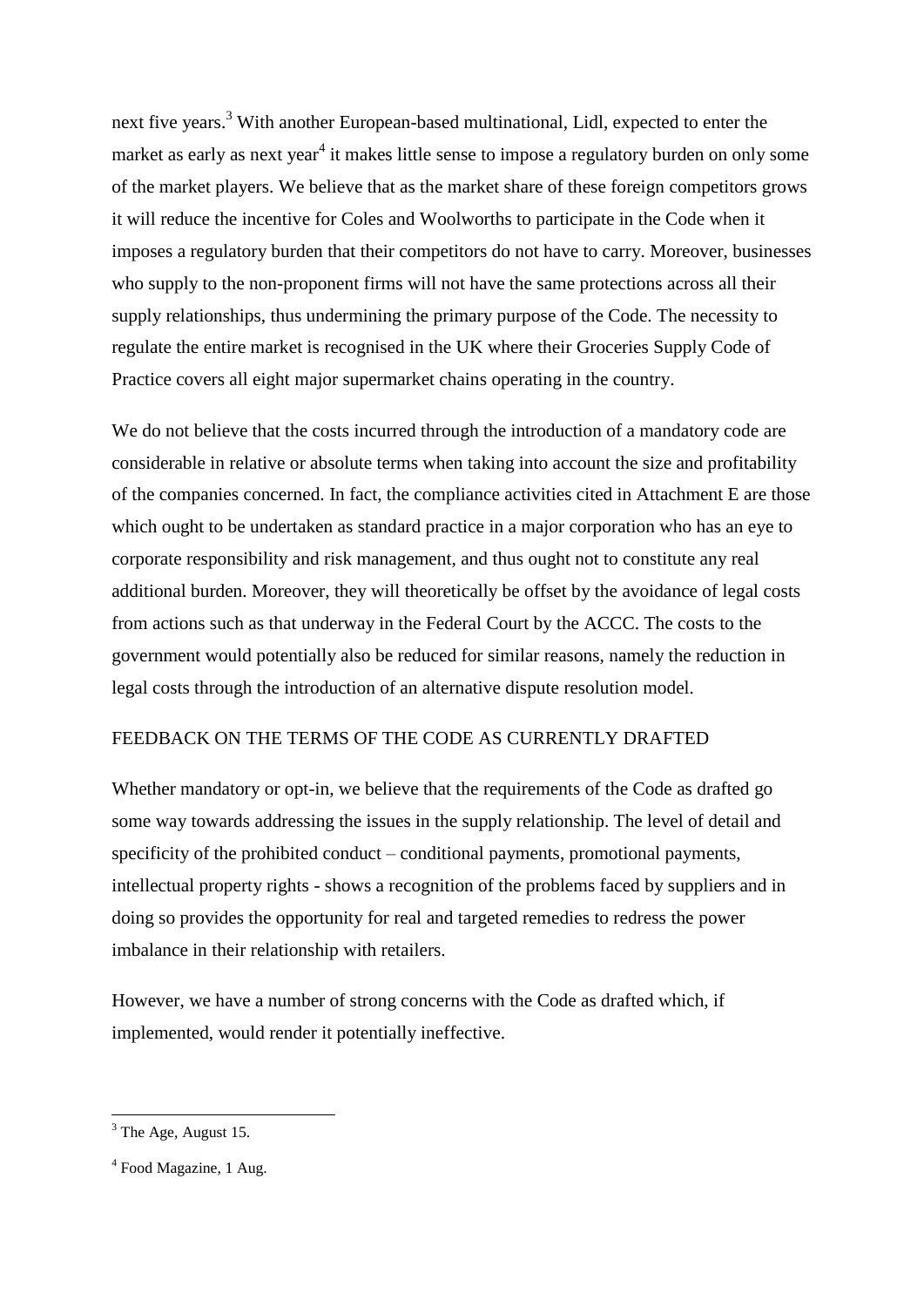First, we do not believe the provision for exemptions to the requirements of the Code are strongly worded enough to meet the purposes of the Code. As the consultation paper foreshadows, the ongoing imbalance of power within the retailer-supplier relationship leaves open the possibility that suppliers will simply be forced into agreeing to broad exemptions at the negotiation stage, rendering them ultimately no better off. We strongly encourage the inclusion of a no disadvantage test as described in the consultation paper as an essential safety net for the ongoing protection of suppliers' interests. We believe this would strike the appropriate balance between the parties' freedom to contract and the purpose of the code to ensure minimum standards of conduct are observed.

Second, we have a major concern with the current dispute resolution mechanism. As drafted, the decision-making power in relation to commencing dispute resolution processes lies in the hands of the relevant Code Compliance Manager – an employee of the retailer. We find this immensely problematic as it effectively amounts to self-regulation. We believe there is a fundamental lack of procedural fairness in an approach which leaves the decision as to the legitimacy of a complaint up to the very party against whom the complaint has been made. We believe this approach would discourage already-reluctant suppliers from raising concerns as they would have little confidence that their issue would not be dismissed as "vexatious" by a retailer eager to avoid the costs associated with the dispute resolution process. This would leave suppliers in the position of having to seek legal recourse which is both costly and completely undermines the aim of the alternative dispute resolution model.

We know of no reason to believe that there will be an influx of frivolous or vexatious complaints from suppliers once the Code is introduced, as there is cost and time involved for suppliers in doing so. It is our view that without substantial evidence from the MGRs that this will be the case, the dispute resolution process should be accessible by either party and participation in the process – including attendance at any mediation or arbitration - should be required by both, with penalties to be applied for non-compliance.

Finally, we believe that strong consideration should be given to the inclusion of pecuniary penalties amongst the various remedies available, particularly for blatant and extremely detrimental contraventions of the Code. Moreover, these penalties should be significant, taking into consideration the size and profitability of the MGRs. Often the cost of compensation or damages which may be extremely significant to the bottom line of a small business person is little more than "small change" to a multinational like Coles or